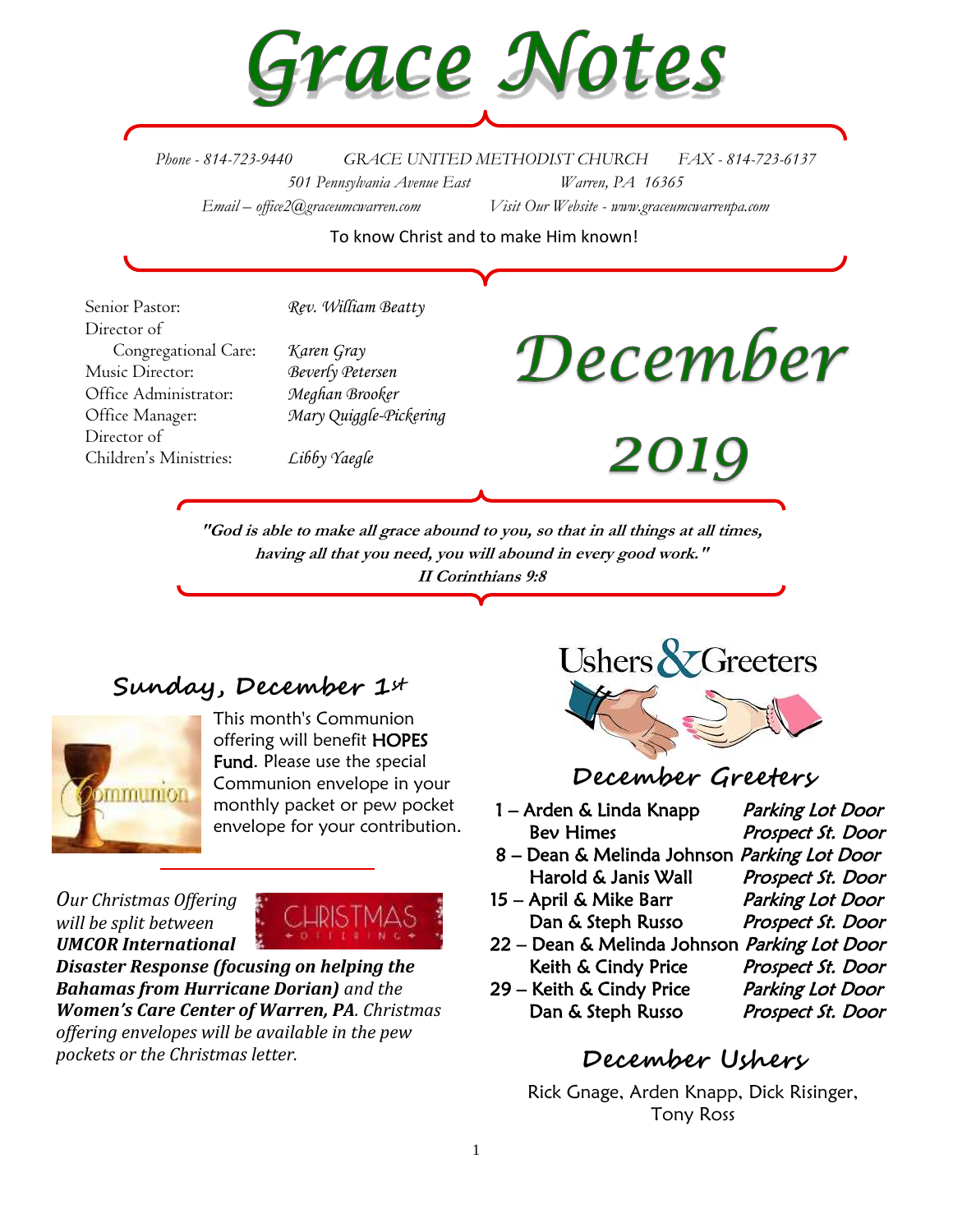# **From the Pastor Waiting**

dvnet is a funny season in the church. We spend the four weeks before Christmas essentially saying, "Wait! Christmas is coming, but…wait for it!" A

I'm terrible at waiting, especially for good things. Waiting is not really a part of our culture, either, is it? I'm not just talking about microwaves and smart phones – we can have our snack and a world of information at our fingertips (or play some Candy Crush…). I remember as a kid if I didn't know something… I just didn't know it. I had to find some knowledgeable person or look it up in a book – probably in the library. Now if I don't know something – I Google it and in seconds I can have a library full of information at my disposal. No more waiting.

Amazon can ship things overnight, I have access to my own medical test reports sometimes before my own doctor gets them. We don't have to wait for the 6:00 news anymore to find out what is going on in the world because the news will be on Twitter or Facebook or Instagram before CNN can even load and verify the footage…

But there is value in waiting. I had a friend who was incredibly gifted musically – he could pick up virtually any instrument and play it competently in days or even hours… Everything about playing music came easily to him. But if you know anything about the music industry, it's all about waiting and working hard and still it's often being in the right place at the right moment with the right talent. He couldn't understand why getting a "big break" wasn't as easy as picking up a guitar or mandolin or trumpet and just playing it…

Isaiah says, "Those who wait on the Lord shall renew their strength; they shall mount up with wings like eagles, they shall run and not be weary, they shall walk and not faint." (Isaiah 40:31 NKJV)

So, this is a time of waiting. Never mind that our culture pushes the consumer end of Christmas from November 1<sup>st</sup> (and earlier!!) with lots of sales and doorbusters and Black Friday deals.

This is our season of waiting and anticipating.

Advent is not a time of pretending that Jesus has never been born; it is a time of preparing for what that birth might mean for us today. It is not a denial, but a darkroom: a chance to allow the fullness of God's love to develop in our lives and to be revealed in glorious Technicolor. (Magrey R.deVega, *Awaiting the Already*)

So here are some questions to ask yourself this Advent Season as we wait (based on questions from Rachel Held Evans):

- 1. Why do I need a Savior? Which areas of darkness are in need of light?
- 2. Why does the world need a Savior? Which places of darkness are in need of light?
- 3. Where do I need patience, waiting and anticipation in my life? What can the waiting of Advent teach me about this waiting?
- 4. How can I prepare myself and my family and friends for the arrival of Jesus – not "baby Jesus in a manger," but the return of King Jesus?
- 5. How can I create moments of peace and quiet during this busy season?

Waiting. Anticipating. Hoping. That's what Advent teaches us. I pray that blessing on all this season.

In Christ's Love, Pastor Bill

h, my – what a month this has been – and is. After 33 loving years at O



Grace, I have decided that all good things must end and am going to retire. More about that later… that will take many more pages and Mary is waiting for this article… now!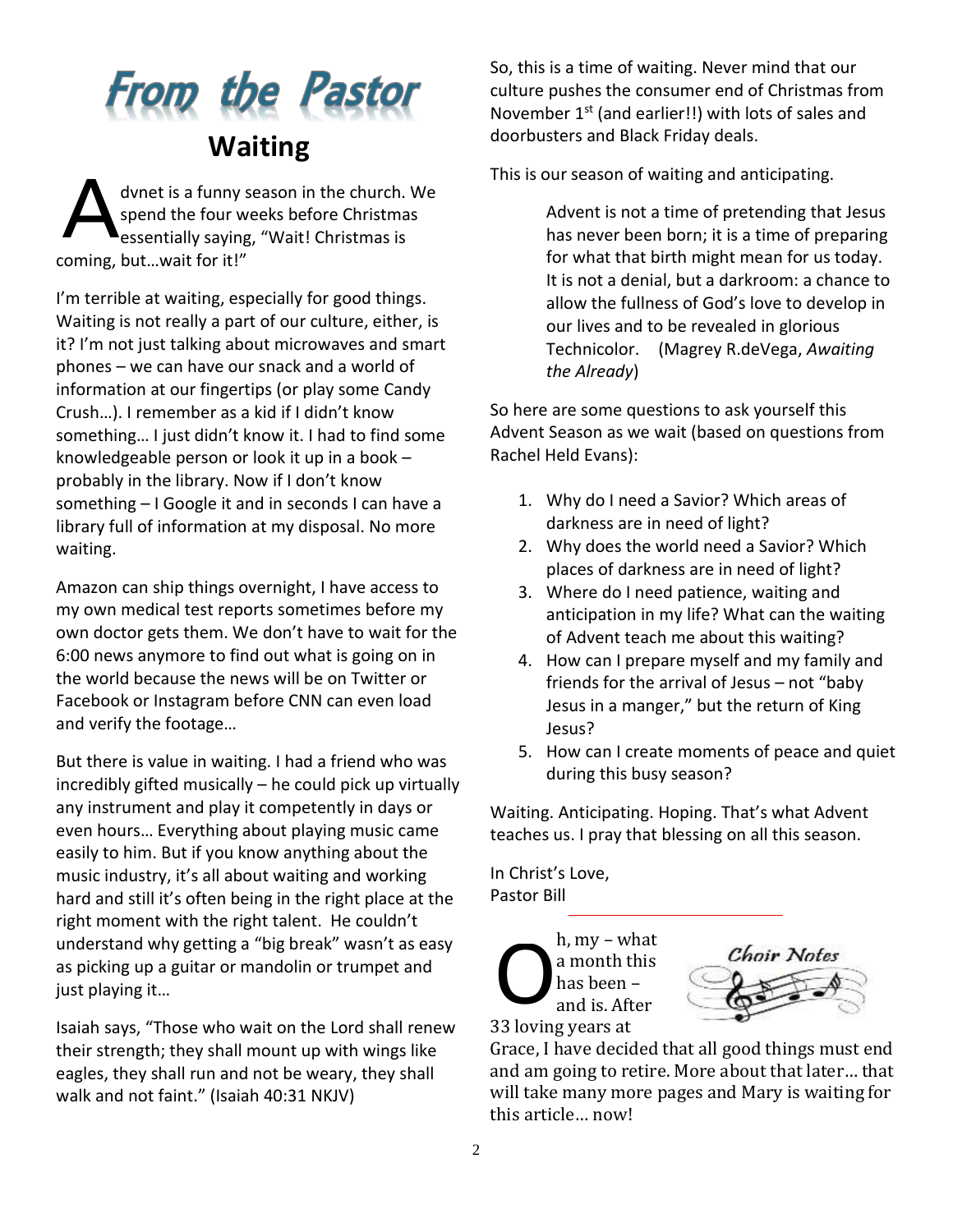Shortly after this decision, my A-Fib had a bit of an episode and I was in CCU for 3 days and now we are right at the feet of the concert. Things are flying quickly. Thanks to Kris and the choir for all the hard work they did, to Beth and the bells for providing such a good prelude and to the choir for being their magnificent selves. Did you see the flyers/posters? Thanks to Meghan for designing and printing them, and to Renee and Floyd for directing, etc.

So, the concert is on. It's December 8 at 3:40 and will feature the great choir, bells, Dem Bones, children's choir, and many soloists.

There's a service each Sunday too! - - also Christmas Eve. Please come and fill your souls with the spirit and joy of this beautiful holiday. Merry Christmas!!

*Beverly Petersen*

# *From the Director of Congregational Care*

*"When I was a child I spoke as a child. I understood as a child. I thought as a child but when I became a man, I put away childish things" 1 Corinthians 13:11*

hen I was a child, Christmas preparations didn't begin until well after thanksgiving. By the second week of December the house was smelling, not of pine, but cookies baking and candy making. Then I was a child, Christmas<br>preparations didn't begin until well after<br>thanksgiving. By the second week of<br>taking w

Shopping and gift wrapping were done in secret. The tree which was recently cut wasn't decorated until a week before the great and glorious day.

I wasn't aware of the sacrifices our mother made. She spent hours at the sewing machine making doll clothes, flannel night gowns, robes and clothes. I thought I got a new doll every year just because of the new outfits and a different colored wig. Remember, I was a child and hadn't figured that out yet.

I'm sure she counted pennies to purchase some "girlie" stuff to put in our stockings with the walnuts left over from baking and oranges.

When I was no longer a child, I thought little

about what I'd get but what I could give. Now I was the baker, the shopper, the wrapper, the gift hider and tree trimmer. I discovered the truth that "It is more blessed to give than to receive." Acts 20:35

As Christians we have received the greatest gift of all. He is the one everyone longs for whether they know it or not. Our Heavenly Father made preparation and planned to give the most precious, costly and perfect gift of all, Jesus Christ. Why? Because He loves us.

Love came down at Christmas and was wrapped in swaddling clothes. His presence filled the stinky stable with the fresh fragrance of a newborn. The "Christmas" tree awaited Him for thirty-three years but the stars, especially one, decorated all of Heaven over Bethlehem.

This Emmanuel offers us the gift of salvation. Have you received Him? When we do He teaches us to trust steadily in God, hope unswervingly & love extravagantly.

Now, Christ receivers, the best gift you can give is to reach out to others with the extravagant love and sacrificial life of Jesus Christ.

Merry Christmas & God bless us everyone! *Grace, mercy and peace, Karen D. Gray*

s November comes to a close, taking with it the



beautiful fall weather, I can't help but get excited about everything the month of December holds. I dearly love this time of year. The carols, the boots and scarves, mugs of hot chocolate, the decorations, cookies, happy times with family, and all things warm and fuzzy find a home in December. And the snow. Whether snow brings you great joy or a pain in your back, a remnant of days spent shoveling, there is something truly magical about watching the first snowflakes of the year fall to the leaf strewn ground, quiet, unexpected, each flake perfect. Even more enchanting this year was seeing those first fluffy flakes through the eyes of my oldest son, who sat at the window in wonder, excited about everything he hoped to do outside once there was enough of the white stuff to romp around in. His anticipation of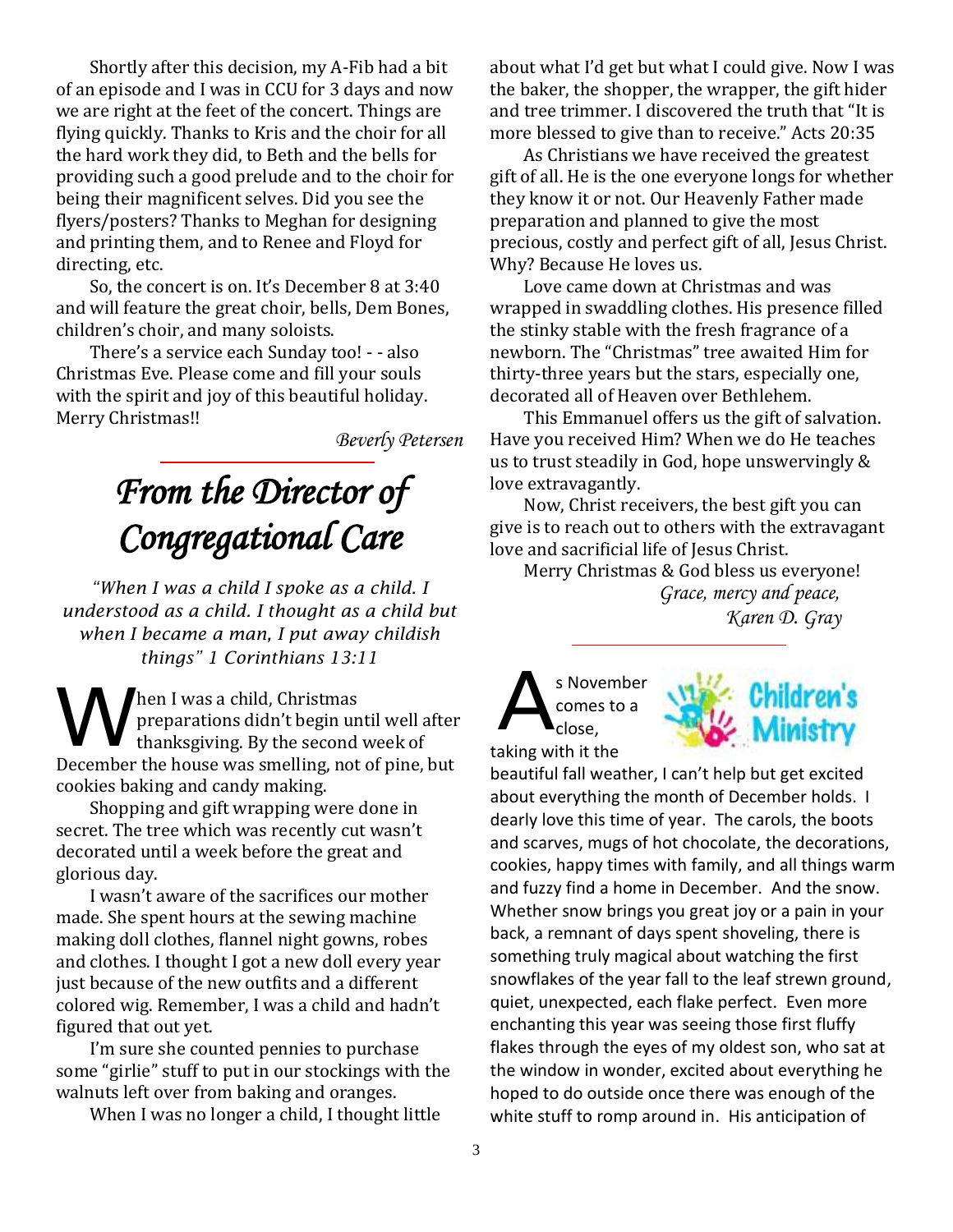what was to come made me think of the anticipation we should feel about the birth of our savior, though muted sometimes by the hustle and bustle that December also ushers in. Childlike, waiting in wonder, excitedly exclaiming, and full of hope for the one who came down like a winter snow from his heavenly throne as a small baby, quiet, unexpected, and perfect. May we seek him no matter what we're doing this season, be it sipping hot chocolate, watching Christmas movies, or dare I say it, shoveling snow.

Amidst your busy schedules, I hope you can find time to join us on December 6 for another Family Fun Night at Grace Church, from 5:30-7:30pm in Higgenbotham Hall. We'll have food, games, and a little something for everyone. There will be a prize for the best holiday spirit outfit. Please bring a nonperishable good to add to Grace's food pantry. Also, don't forget to share what brings you JOY on the sign in the parlor. Libby Yaegle

fter a month of learning about Thanksgiving and celebrating all the things we are thankful for, we are looking forward to returning from our Thanksgiving vacation to prepare our room for the Christmas season. We will be learning songs, decorating our room and creating gifts for our families. In the midst of our busyness we will share the birth of baby Jesus and use some puppets to act out the story. We also hope to visit Pastor Bill in the sanctuary and hear the Christmas story using the Nativity. Our last day of school before Christmas vacation will be celebrated with a Parent Day where we will make crafts, sing songs, decorate and eat cookies, and say our good-byes until we return in 2020! Registration for the 2020-2021 schoolyear A

will begin in January with current preschool families, Grace Church members & Care With Grace Daycare children. If the classes are not full by the end of January, we will open registration to the public. Registration forms will be available in the church office or by calling 723-8011.

We wish you all a blessed Christmas and Happy New Year!

Trish Gentilman & Jessica Rex

hanksgiving is over and Christmas is on the way. We will be selling Cooke Tavern Soups until December 6<sup>th</sup>. Order forms are available at the daycare or in the church office. Make check payable to Megan Minich. Orders will be in in time for T



Christmas and make perfect presents. Care with Grace will be closed December 23-January 1 for cleaning and repair.

Have a Merry Christmas and Happy New Year. Irene Garris, Director Care with Grace Daycare



During Worship *9:30 a.m. (0-2 yrs.)* 

*~* 

*11:00 a.m. (0- 5 yrs.)*  **December 1** *–* Becky Fuller **December 8 –** Anna Peterson **December 15 –** Becky Fuller **December 22 –** Anna Peterson **December 29 –** Becky Fuller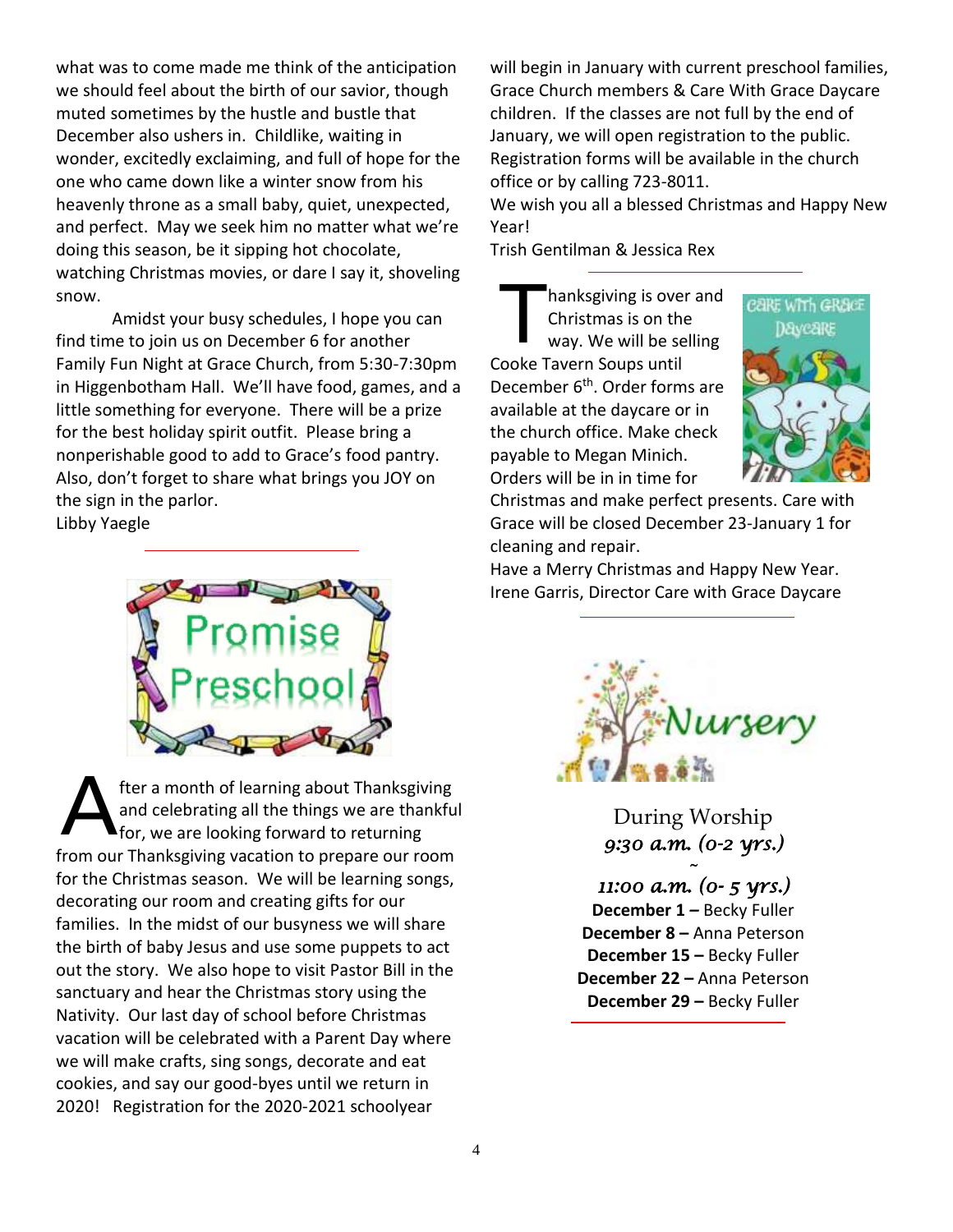

#### **Our budget the month of October 2019:**

*Other income consists of funds from Sunday School, Room Rental,* 

*Bible Studies, Literature Tables, Fitness Ministry, Easter, Christmas, and Misc. Income.*

| 2019                                                                                    | 2018      |  |  |  |  |  |  |  |
|-----------------------------------------------------------------------------------------|-----------|--|--|--|--|--|--|--|
| 1,478.75                                                                                | 709.23    |  |  |  |  |  |  |  |
|                                                                                         |           |  |  |  |  |  |  |  |
| 28,684.75                                                                               | 27,796.87 |  |  |  |  |  |  |  |
| 30,163.50                                                                               | 28,506.10 |  |  |  |  |  |  |  |
| <b>Number of Sundays:</b><br>4                                                          | 4         |  |  |  |  |  |  |  |
| 0                                                                                       | 0         |  |  |  |  |  |  |  |
| 38,340.89                                                                               | 32,247.45 |  |  |  |  |  |  |  |
| 832                                                                                     | 833       |  |  |  |  |  |  |  |
| <b>Connectional Apportionments</b>                                                      |           |  |  |  |  |  |  |  |
| <b>Obligation-</b> 3,330.00                                                             |           |  |  |  |  |  |  |  |
| <b>Paid to date</b> 33,300.00                                                           |           |  |  |  |  |  |  |  |
| Ahead (Behind)                                                                          |           |  |  |  |  |  |  |  |
| Percent of year to date paid 83%                                                        |           |  |  |  |  |  |  |  |
| His income: Was \$1,657.40 higher in October                                            |           |  |  |  |  |  |  |  |
| 2019 compared to October 2018                                                           |           |  |  |  |  |  |  |  |
| <b>Our expenses:</b> Were \$6,093.44 higher in October<br>2019 compared to October 2018 |           |  |  |  |  |  |  |  |
|                                                                                         |           |  |  |  |  |  |  |  |

Submitted by: Alice Bonnell, Finance Chair

#### **Flock Talk**



*"Therefore encourage one another and build one another up, just as you are doing." 1 Thessalonians 5:11*

There is an abundance of Bible study groups happening at Grace Church! Did you know, five days out of the week there is a study group who meets regularly? What a delightful opportunity to participate, to learn and to "spur each other on"! In a class setting, we focus on what God has done, what He is doing and what He will do. Together, we learn His story. Studying the Bible gives us a deeper appreciation of Christ's salvation and of the character of God.

One of the truths about Bible study is that it isn't easy. It takes sustained time and effort and sometimes it's hard to grasp what a passage means. When we count the cost of our own personal

sacrifice of time, we realize that the exertion goes beyond what we expected. We begin to see how Scripture comforts and counsels us. This month of December and the wintry months following may present some time in your schedule to "drop by" a study group. Anyone anytime is welcome. There will be a new wave of classes which are always listed in the bulletins and newsletters. New faces are such a treasure to the people already gathered!

Encouragingly, Sue Toombs, Lay Leader



Our annual Christmas Concert, "Because of Love," will be presented on Sunday, December 8 at **3:40 PM**. The reception committee is

asking for donations of cookies to serve following the concert and for volunteers to help set up, serve, and clean up. Signup sheets for cookies (2-3 dozen) and for volunteers to help will be in Higginbotham Hall and the Wesley Parlor beginning November 24. You may also call the church office, 723-9440 or Linda Knapp, 726-1199, with further questions or to volunteer. Thank you for any help you may be able to offer.

L.A.M.B. Thanks you! Our Christian yoga fundraiser was a great success! We received 190 pounds of pet food to restock the pantry for winter. Many animals are being helped through this ministry. Your gifts are appreciated, and your support is a blessing! With enthusiasm, Sue Toombs & Elie Beatty

#### **Children's Programs**

**For: Emilie B. Anderson By: Keith Weilacher**

**General Fund For: Hazel Finley By: Donald McCurdy**

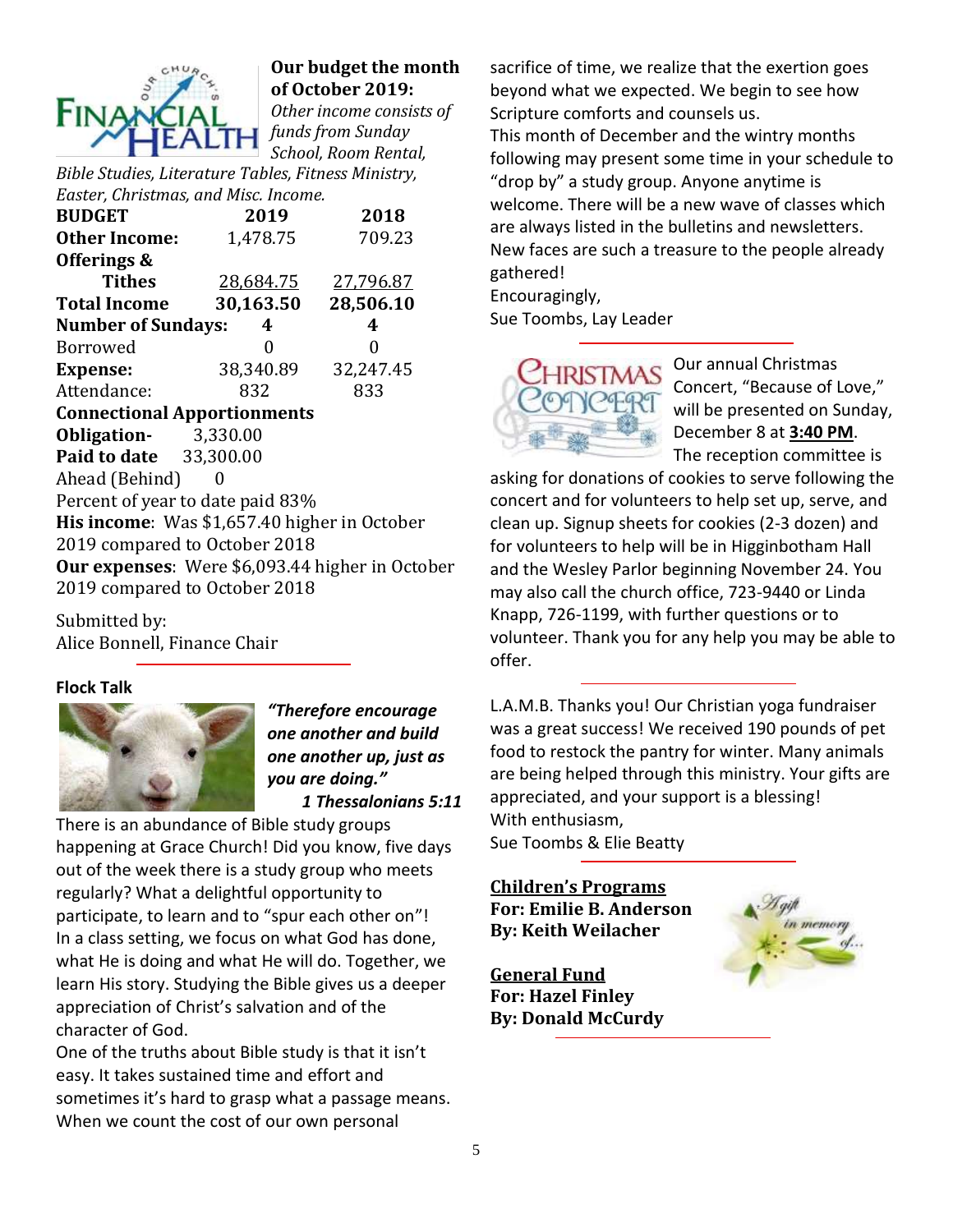#### *December*  $29<sup>th</sup>$  is the 5<sup>th</sup> Sunday in December. There will be only ONE worship service at *10:00 a.m.* on this Sunday.



Sunday, December 29th is our Fifth Sunday celebration, joining together to worship as a single congregation. This will be the last of the Fifth Sunday celebrations. While we will  $\overline{u}$  continue to occasionally join

together as a single congregation for worship, it will probably be less frequently and for special occasions. It has been a wonderful experiment as people who normally attend different worship services have been able to fellowship together before and after the service and it is great to have the sanctuary full for worship. We remain united as one congregation under the banner "To know Christ and to make Him known."

#### **SOC – Support Our Children**

Grace Promise Preschool and Care with Grace Childcare will continue collecting money for our children's ministry. This money will be divided equally between these programs. The children will be collecting (coins, bills, checks) on the 5th Sunday of those months with 5 Sundays. **December 29th will be the last collection.** Your assistance with this program is greatly appreciated.

Along with the Ruth M. Smith Circle, Grace Church

sent **115** shoeboxes total for Operation Christmas Child! Thank you to everyone for your support with this ministry and a special thanks to Bucky Knapp for hauling all the boxes to the distribution center!



On behalf of the Outreach/ Witness committee, we would like to thank those that donated items and



helped with the Rummage Sale. Not only did a lot of this items get a second use,

but we raised \$725.85 for the Deeply Rooted, Upward Reaching campaign. Keep in mind, we will have the next rummage sale in the Spring.

#### **CONGRATULATIONS GRACE UMC**

You were successful in raising funds beyond the goal for the "Deeply Rooted, Upward Reaching" Capital Campaign for camping and retreat ministries. Our goal was \$60,000.00, and as of this writing, you raised \$69,785.25! We praise God for your generosity. Thank you for supporting the campaign.

Renee Magnuson, Judy Templeton, and Rev. William Beatty

#### **COVERED BY GRACE**

Soon, the clotheslines will appear outside the front of the church, and we, the congregation of Grace, will supply hats, mittens, gloves,



and scarves to be hung on those clotheslines as a ministry to the Warren community. Hats, mittens, and gloves are especially needed, but scarves are used also. Covered by Grace runs from November through February 2020. Please keep those clothing items coming throughout the winter.



A note to Thank You – Your kindness means the world to me. Thank you so much for the hats and mittens. We have six children and we really appreciate your

kindness. They are very excited about their new hats and mittens. Thank you very much! The Youngs

#### **TWO OPPORTUNITIES TO ATTEND**

CHRISTMAS OPEN HOUSE at Olmsted Manor, 17 East Main St., Ludlow, PA, December 1 and December 8, 3:00p.m. -- 8:00p.m. Join the Olmsted staff and Board for a free evening of live music, homemade cookies, and tours of the retreat center and the manor house. This highly anticipated event for the whole family will be full of joyous fellowship as we kick off this Christmas season and celebrate the birth of Christ. Questions? Call (814) 945-6512.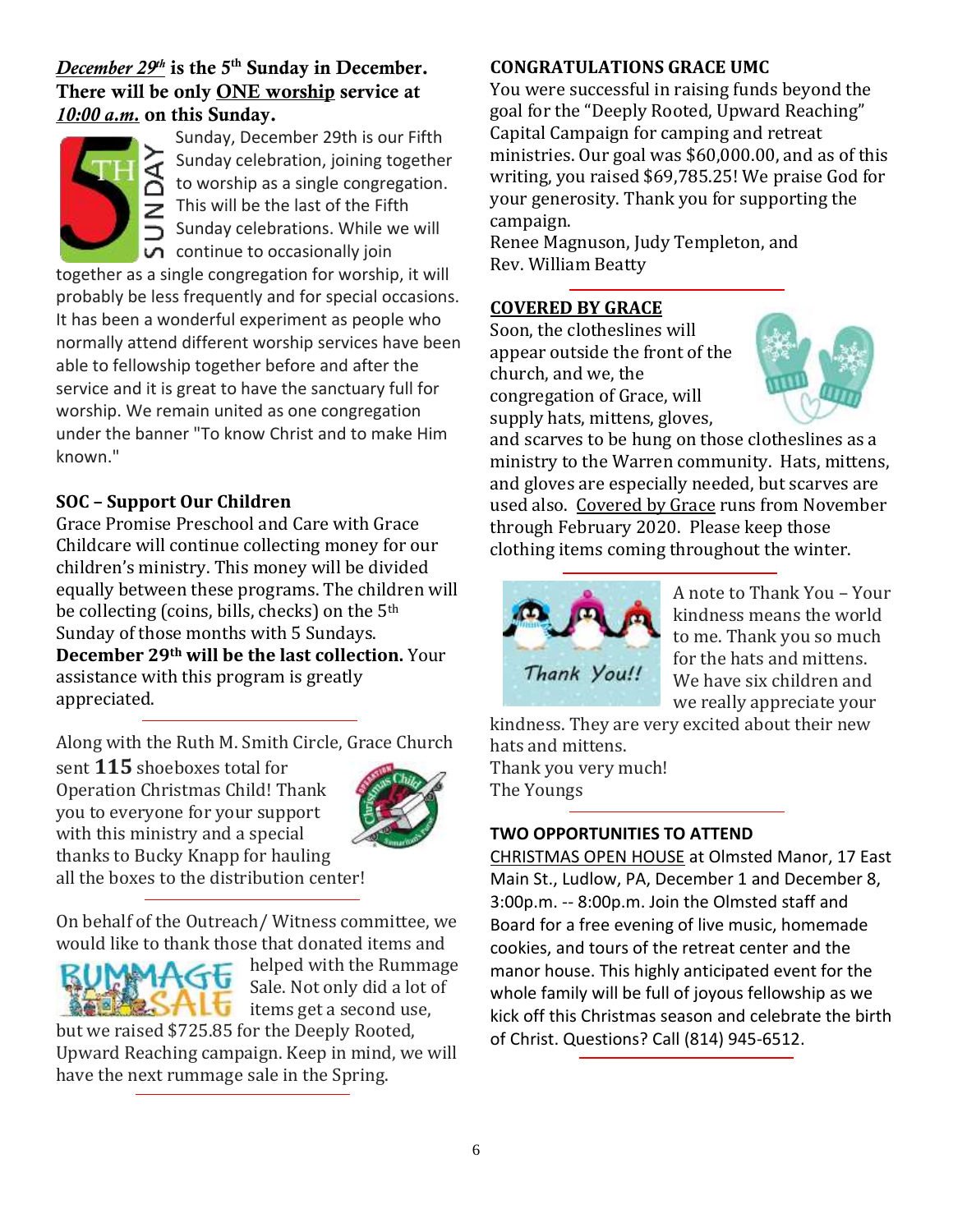The community Christmas dinner will be taking place in Higginbotham Hall on December 25 at noon. Take outs will be available starting at 1. Please RSVP



with the office 723-9440 to save your spot. Volunteer sign-up sheets will be in Wesley Parlor soon.

**YOU ARE INVITED** to a reception on Saturday, January 4, 2020 in Higginbotham Hall. We will be celebrating the retirement at the end of 2019 of Dr. Keith Price and Kris Magnuson. Please drop by any time between 1:00 and 3:00p.m. to wish them well. (No gifts, please.)

The Grace Church Food Pantry has no specific needs of at this time**.** Thank you to all who contribute to the Grace Church Food Pantry!



### December Worship Assistants



#### Advisors: *Linda Knapp 726-1199 Sheryl Richards 726-3876*

**December 1–** Becca Anderson & Kylie Jurkowski **December 8 –** Karson Werner & Kaden Werner **December 8 – Choir Concert 3:40pm –** Tymber Barr & Charlotte Keeports **December 15 –** Alanna Byrd & Brandon Byrd **December 22 –** OPEN & OPEN **December 24 – Christmas Eve 7pm –** AJ Slattery & Kylie Jurkowski **11 pm –** Becca Anderson & OPEN **December 29 –** Kaden Werner & Karson Werner

**\*There are a few services that are still open. If anyone is available, please call Linda Knapp.**



 **Items for the January Newsletter need to be delivered to Mary in the Church office [\(mary@graceumcwarren.com\)](mailto:mary@graceumcwarren.com) by Monday, December 16. Thank you!**



**December 1 – Bev Smith, Gene Burns, Rachel Beatty, Pam Hahn December 2 – Lexi Jansens, Larry Willis December 3 – Vince Flagella December 4 – Alec Conarro December 5 – Erica Bailey December 6 – Casey Retterer December 7 – Wilson Boyd, Mike Waseleski, Buddy Birgel, George Broadbent December 8 – Tori Solberg, LuAnn Munksgard December 10 – Phyllis Broadbent December 11 – Ashlynn Fry December 12 – Caitlin Barney December 13 – Jayden Fry, Janette Brown December 14 – Joe Glotz, Jim Armstrong, Kolby Sabat December 15 – Logan Peterson December 16 – Caleb Ei December 17 – Diane DeLarme, Karen Larson, David Anthony December 18 – Nancy Callahan, Dave Engstrom December 19 – April Barr, Stephanie Pearce December 20 – Jace Yaegle, Wallace Yaegle, Vicki Anthony, Ben Hampson, Austin Jerman December 21 – Ted Rosequist December 22 – Rayna Tucher December 24 – Harrison Johnson, Christopher Danielson, Carol Baughman December 25 – Lexi Manelick December 28 – Andrew Duda December 29 – Jayce Messinger, Madelyn Messinger December 30 – Doug Renwick, Betsy Miller, Ruth Zavinski, Nikki Barney December 31 – Beth MacPherson, Paige Johnson, Peggy Grosch**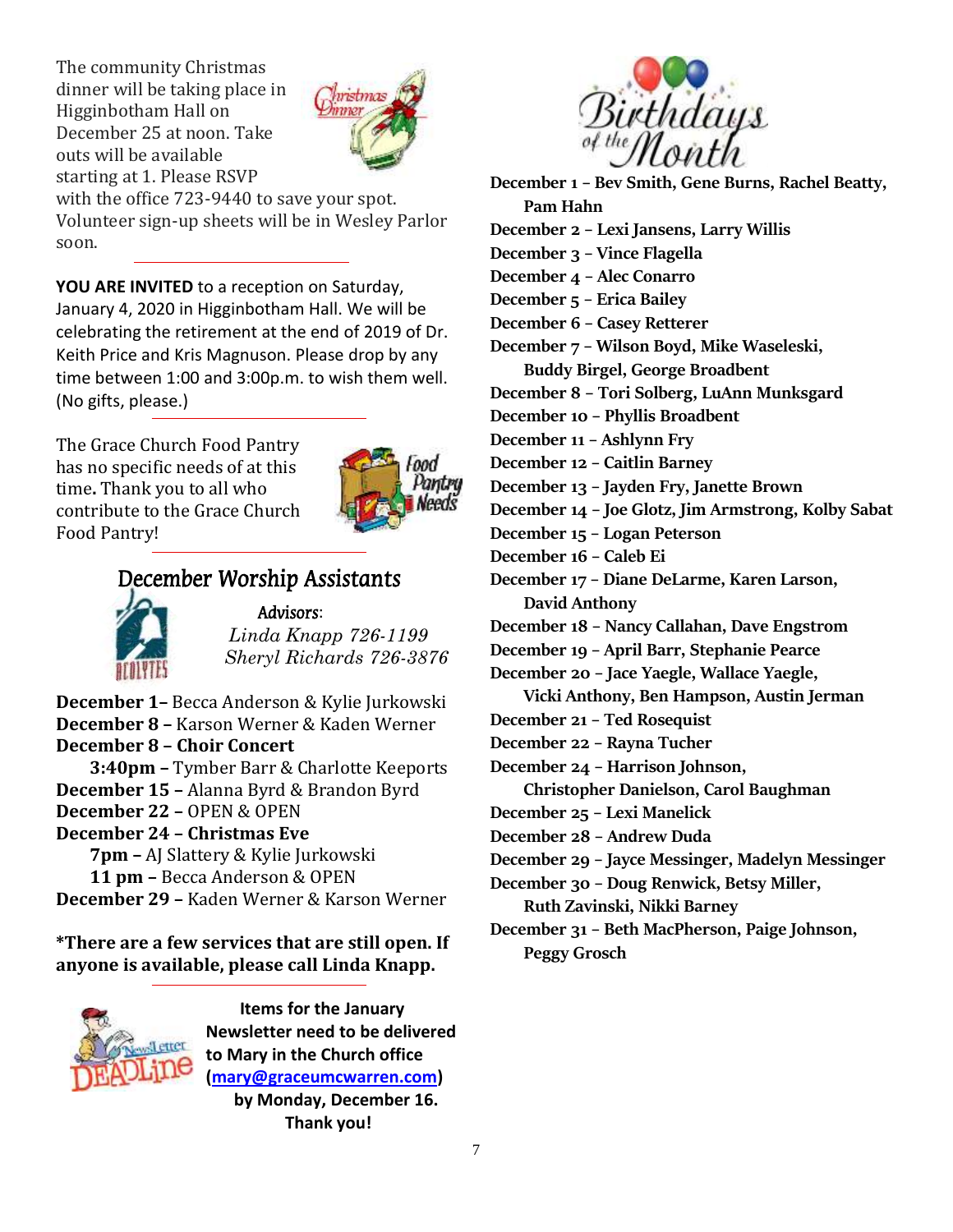

| <b>SUNDAY</b>                                                                                                                                                                                  | <b>MONDAY</b>                                                                                                                                                                                      | <b>TUESDAY</b>                                                                                                                    | <b>WEDNESDAY</b>                                                                                                                                                                                                                                        | <b>THURSDAY</b>                                                                                                                                                                                                   | <b>FRIDAY</b>                                                                                                                                                                                                | <b>SATURDAY</b>                                      |
|------------------------------------------------------------------------------------------------------------------------------------------------------------------------------------------------|----------------------------------------------------------------------------------------------------------------------------------------------------------------------------------------------------|-----------------------------------------------------------------------------------------------------------------------------------|---------------------------------------------------------------------------------------------------------------------------------------------------------------------------------------------------------------------------------------------------------|-------------------------------------------------------------------------------------------------------------------------------------------------------------------------------------------------------------------|--------------------------------------------------------------------------------------------------------------------------------------------------------------------------------------------------------------|------------------------------------------------------|
| 8:30/9:30/11:00 a<br>Worship<br>9:00 a Children's<br>Choir<br>9:30 a Agape Sunday<br>School<br>9:45 a Sunday School                                                                            | 2<br>1:15 p Fitness Class<br>5:15 p Christian Yoga<br>6:30 p Gym Reserved<br>6:30 p Library<br>Reserved<br>7:00 p Eaton Parlor<br>Reserved                                                         | $\overline{\mathbf{3}}$<br>11:15 a Staff Meeting<br>5:15 p Healing<br>Christian Yoga<br>6:30 p Pickleball                         | $\overline{\mathbf{4}}$<br>7:00 a Men's Prayer<br><b>Breakfast</b><br>1:15 p Fitness Class<br>4:00 p Wesley Parlor<br>Reserved<br>5:15 p Christian Yoga<br>6:00 p Men's<br><i>Rewired</i> Study<br>6:00 p Handbells<br>7:00 p Choir<br>8:15 p Madrigals | 5<br>9:00 a Kitchen<br>Reserved<br>4:30 p<br>Higginbotham<br><b>Hall Reserved</b><br>5:00 p Caregivers'<br><b>Support Group</b><br>6:00 p Disciple<br>6:00 p Pickleball<br>7:00 p AseraCare<br>7:00 p Praise Team | 6<br>10:00 a Yarn<br>Angels<br>12:15 p Christian<br>Yoga                                                                                                                                                     | $\overline{7}$                                       |
| 8<br>8:30/9:30/11:00 a<br>Worship<br>9:00 a Children's<br>Choir<br>9:30 a Agape Sunday<br>School<br>9:45 a Sunday School<br>3:40 p Choir Concert                                               | 9<br>1:15 p Fitness Class<br>5:15 p Christian Yoga<br>6:30 p Gym Reserved<br>$7:00$ p Bible Study -<br>A Year with Tozer<br>7:00 p Eaton Parlor<br>Reserved                                        | 10<br>9:00 a Bible Study -<br>A Year with Tozer<br>5:15 p Healing<br><b>Christian Yoga</b><br>6:30 p Pickleball                   | 11<br>7:00 a Men's Prayer<br><b>Breakfast</b><br>1:15 p Fitness Class<br>5:15 p Christian Yoga<br>6:00 p Library<br>Reserved<br>6:00 p Handbells<br>7:00 p Choir<br>8:15 p Madrigals                                                                    | 12<br>6:00 p Disciple<br>6:00 p Pickleball<br>7:00 p Praise Team                                                                                                                                                  | 13<br>10:00 a Yarn<br>Angels<br>12:15 p Christian<br>Yoga                                                                                                                                                    | 14                                                   |
| 15<br>8:30/9:30/11:00 a<br>Worship<br>9:00 a Children's<br>Choir<br>9:30 a Agape Sunday<br>School<br>9:45 a Sunday School<br>1:00 p Higginbotham<br><b>Hall Reserved</b><br>4:00 p Watson Home | 16<br>12:00 p Caregivers'<br>Support Group<br>1:15 p Fitness Class<br>5:15 p Christian Yoga<br>6:30 p Gym Reserved<br>7:00 p Bible Study -<br>A Year with Tozer<br>7:00 p Eaton Parlor<br>Reserved | 17<br>9:00 a Bible Study -<br>A Year with Tozer<br>11:15 a Staff Meeting<br>5:15 p Healing<br>Christian Yoga<br>6:30 p Pickleball | 18<br>7:00 a Men's Prayer<br><b>Breakfast</b><br>1:15 p Fitness Class<br>5:15 p Christian Yoga<br>6:00 p Library<br>Reserved<br>6:00 p Handbells<br>6:30 p Gym<br>Reserved<br>7:00 p Choir<br>8:15 p Madrigals                                          | 19<br>6:00 p Disciple<br>6:00 p Pickleball<br>7:00 p Praise Team                                                                                                                                                  | 20<br>10:00 a Yarn<br>Angels<br>12:15 p Christian<br>Yoga                                                                                                                                                    | 21<br>11:00 a Wesley<br>Parlor Reserved              |
| 22<br>8:30/9:30/11:00 a<br>Worship<br>9:00 a Children's<br>Choir<br>9:30 a Agape Sunday<br>School<br>9:45 a Sunday School<br>1:00 p Girl Scouts                                                | 23<br>1:15 p Fitness Class<br>5:15 p Christian Yoga<br>6:30 p Gym Reserved<br>7:00 p Eaton Parlor<br>Reserved                                                                                      | 24 Office Closed<br>7:00/11:00 p<br>Christmas Eve<br>Worship                                                                      | 25 Office Closed<br>12:00 p Christmas<br>Community<br>Dinner                                                                                                                                                                                            | 26<br>6:00 p Disciple<br>6:00 p Pickleball<br>7:00 p Praise Team                                                                                                                                                  | 27<br>10:00 a Yarn<br>Angels<br>12:15 p Christian<br>Yoga                                                                                                                                                    | 28<br>11:00a<br>Higginbotham<br><b>Hall Reserved</b> |
| 29<br>10:00 a Worship                                                                                                                                                                          | 30<br>1:15 p Fitness Class<br>5:15 p Christian Yoga<br>6:30 p Gym Reserved<br>7:00 p Eaton Parlor<br>Reserved                                                                                      | 31Office Closed<br>5:15 p Healing<br>Christian Yoga<br>6:30 p Pickleball                                                          |                                                                                                                                                                                                                                                         | <b>CARE WITH</b><br><b>GRACE DAYCARE</b><br>is open daily from<br>6:30 am to 6:00<br>pm located on the<br>first floor (nursery)<br>and the second<br>floor.                                                       | <b>PROMISE</b><br><b>PRESCHOOL</b><br>is open Monday,<br>Wednesday, and<br>Thursday from<br>$9:00 - 11:30$ am<br>(3-year-olds) and<br>$12:30 - 3:00$ pm<br>(4- year-olds)<br>located on the<br>ground floor. |                                                      |